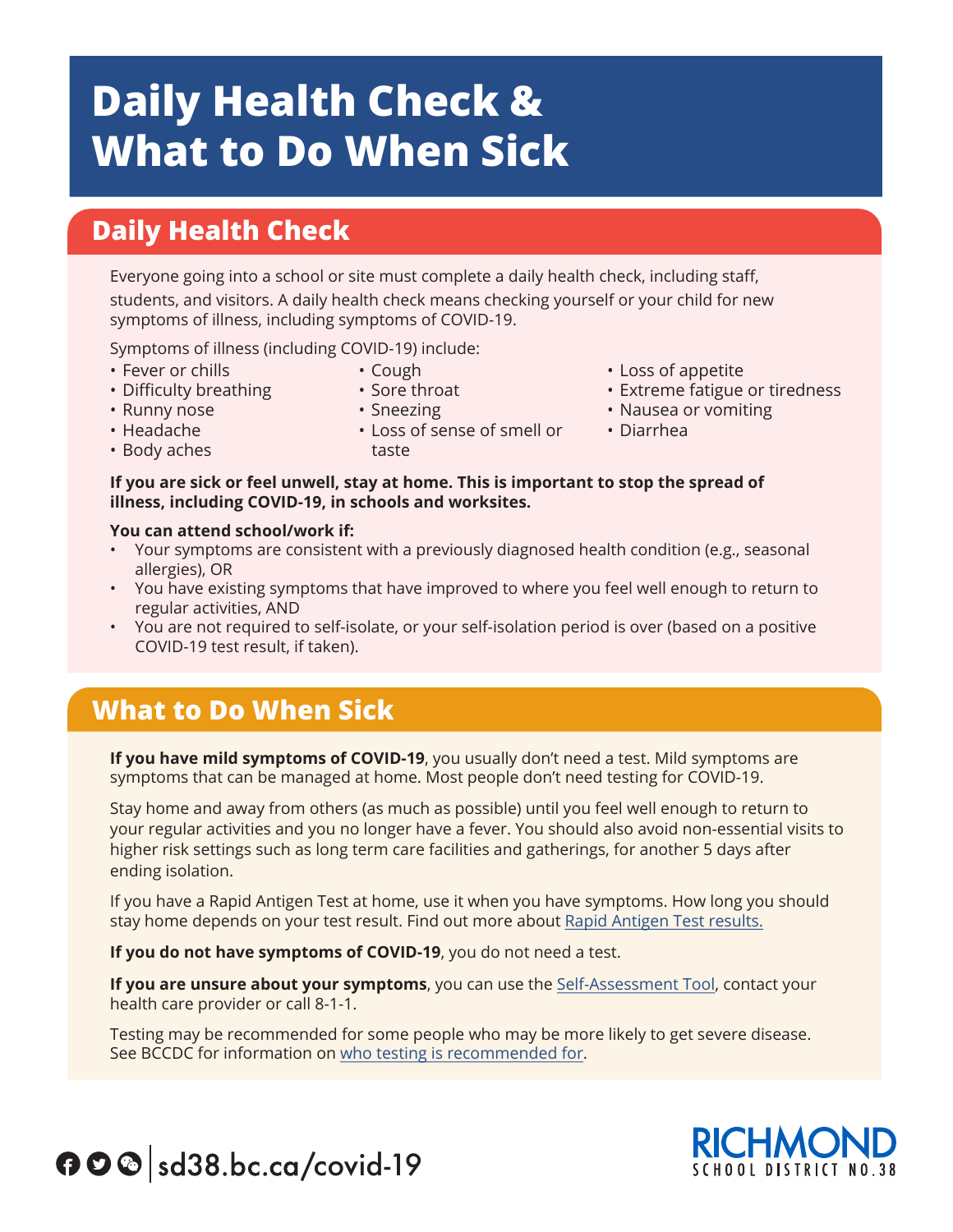#### **What to Do if Someone in Your Household is Sick**

You can continue to attend school if someone in your household is sick and/or self-isolating as long as you do not have any symptoms of illness and feel well. This includes if they have tested positive for COVID-19.

Try to stay apart from the person in your household who is sick as much as possible.

Ensure you closely monitor yourself (or your child) for symptoms of illness and stay home if you develop symptoms of illness or feel unwell.

#### **If You Test Positive for COVID-19**

Your age and vaccination status determine how long you should self-isolate for if you test positive for COVID-19.

| Age                      | <b>Vaccination Status</b>                                 | Guidance                                                                                                                                                                                            |
|--------------------------|-----------------------------------------------------------|-----------------------------------------------------------------------------------------------------------------------------------------------------------------------------------------------------|
| Under 18 years of age    | Unvaccinated, partially<br>vaccinated or fully vaccinated | Self-isolate at home for 5 days<br>AND until your symptoms                                                                                                                                          |
| 18 years of age or older | Fully vaccinated                                          | improve and you no longer have<br>a fever. Avoid non-essential visits<br>to higher risk settings like long-<br>term care facilities and<br>gatherings for another 5 days<br>after ending isolation. |
|                          | NOT fully vaccinated                                      | Self-isolate at home for 10 days<br>AND until your symptoms<br>improve and you no longer have<br>a fever.                                                                                           |

Close contacts, who are usually others in your household, do not need to self-isolate (regardless of vaccination status), but should closely self-monitor for symptoms. BCCDC has more information for close contacts.

**If you find it hard to breathe, have chest pain, can't drink anything, feel very sick, and/or**  2 **feel confused, contact your health care provider right away or go to your local emergency department or call 9-1-1.**

This information is adapted from the BC Centre for Disease Control. For more information, visit http://www.bccdc.ca/health-info/diseases-conditions/covid-19



 $\bigcirc$   $\bigcirc$  sd38.bc.ca/covid-19